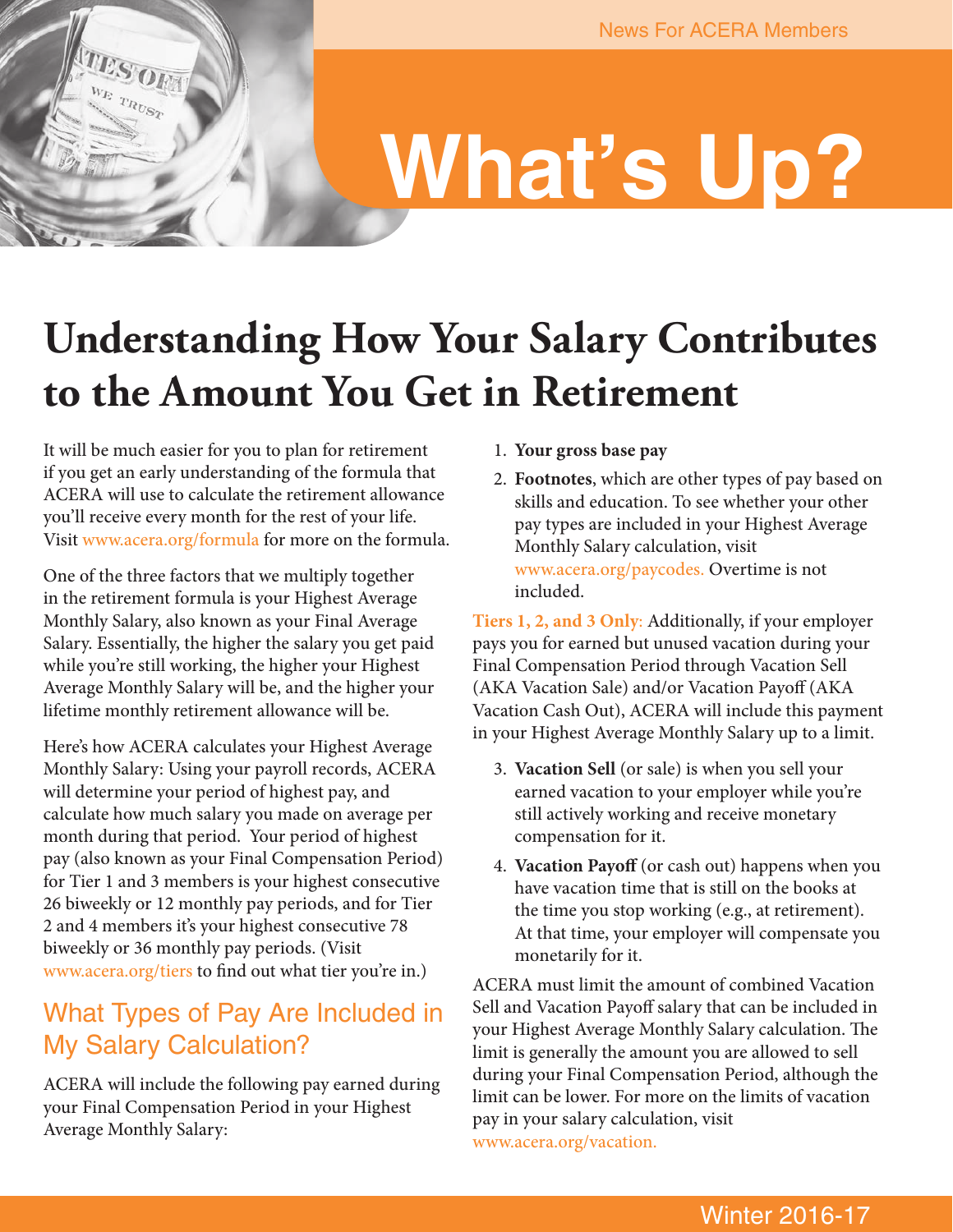## How Do I Get an Estimate of My Highest Average Monthly Salary?

The best way is to use the Benefit Estimator in your account on ACERA's Web Member Services. Visit <www.acera.org/wms>to set up an account if you haven't already. Once you log in, click on Benefit Estimator. Enter a projected Separation Date (your projected last day of work in this scenario) and a Projected Retirement Date (which should be at least the next day after your last day of work).

Once you get down to the third box, you will see a dollar amount next to Projected Final Average Monthly Salary. This is your projected Highest Average Monthly Salary for this scenario. Depending on how far into the future you would be retiring in this scenario, the benefit estimator may

be creating a projection of future pay based on your last pay check. For a detailed explanation of how the benefit estimator makes this projection, visit <www.acera.org/web-member-services>.

### For More Information

Visit [www.acera.org/fas.](www.acera.org/fas)

## **Want to work after your ACERA retirement? Read this:**

#### Working For Any Non-ACERA Affiliated Employer After Your Retirement Is Okay

You may work for any employer other than an ACERA participating employer for any amount of time without affecting your retirement allowance. See www.acera.org/participating-employers for a list of ACERA participating employers.

#### Working For an ACERA Participating Employer After Retirement Has Restrictions

Once you retire as an ACERA member, and begin receiving an ACERA benefit, there are rules, regulations, policies, and laws which govern your ability to return to work with an ACERA participating employer.

Retired members may not be paid for service to an ACERA Participating Employer and continue to receive their retirement allowances except in limited and specific circumstances. In situations where the participating employer believes an ACERA retiree possesses special skills or knowledge, the law allows the participating employer to hire that retiree,

for a period of 960 hours per fiscal year, without suspending the retiree's retirement allowance; however, the following restrictions apply:

- **• You May Not Have a Prearranged Agreement to Return to Work:** A member who retires cannot have a prearranged agreement (either written or oral) to return to work for the employer after retirement, regardless of the length of the break in service.
- **• General Members Must Wait 180 Days:** Regardless of your age at retirement, general ACERA members who have retired won't be eligible to return to work (in any capacity, in any form) for an ACERA employer for a period of 180 days following retirement, except under special circumstances. (This even applies to work under contract or via an employment agency).
	- » If there are special circumstances, the employer can certify in writing it is necessary to fill a critically needed position and the hiring has been approved by the Board of Supervisors or governing body of the Participating Employer in an open public meeting and not on the consent calendar.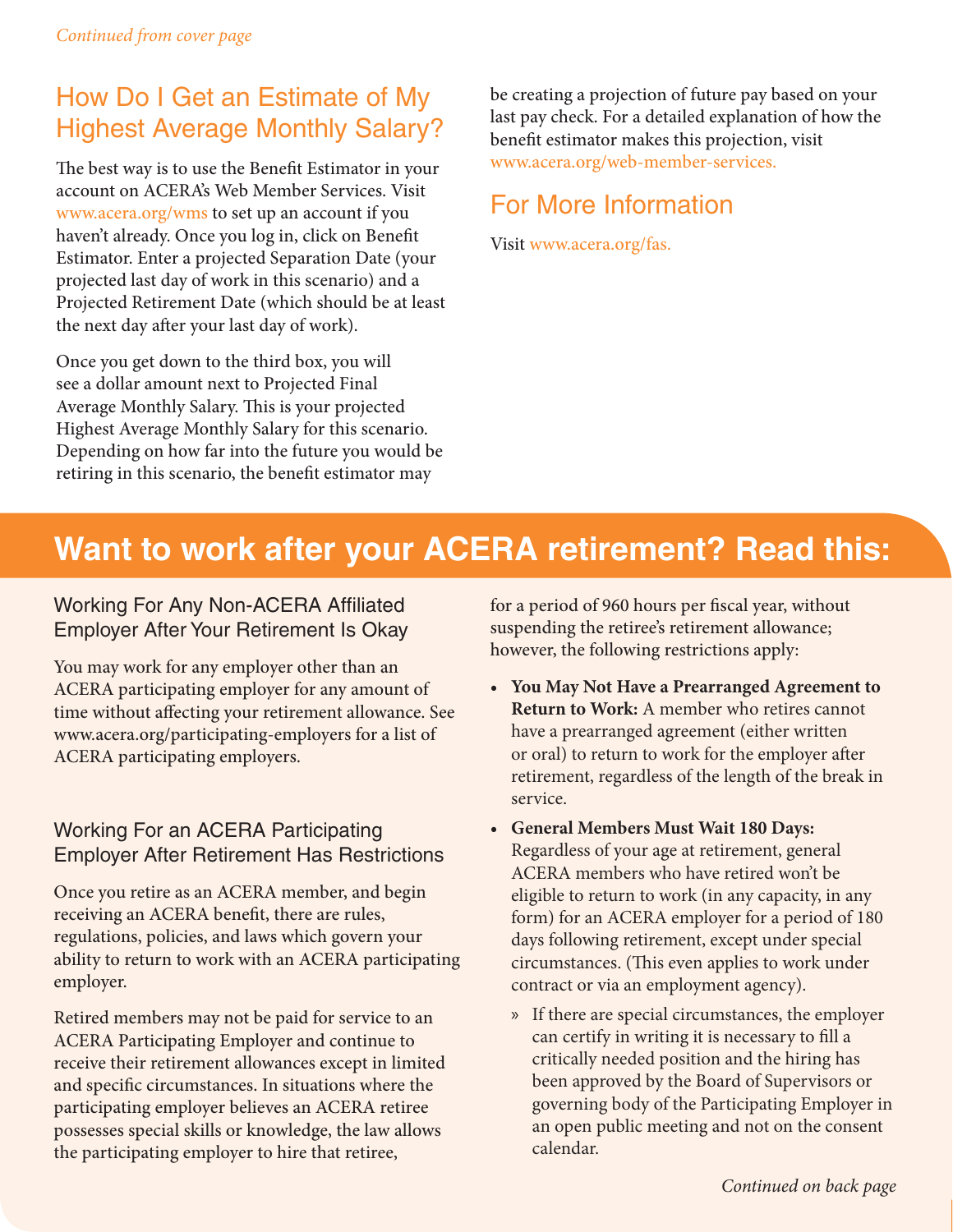## **Message From the CEO**



Hello, I'm Dave Nelsen, ACERA's CEO as of this past April. I'm extremely delighted to join ACERA's team of hard-working, dedicated public employees.

To introduce myself a little, I come to ACERA with over 20 years' experience in public pension administration,

finance, and policy. I previously served in various executive and staff roles for the State of Washington's Office of the State Actuary and Washington State Department of Retirement Systems (DRS), which is a state agency administering eight retirement systems with 470,000 members and \$70 billion in pension trust funds.

My most recent position was Assistant Director for Customer and Policy Services at Washington State DRS where I led over 100 team members in providing direct customer service, as well as overseeing the legal and legislative activities of the agency.

To put it simply: my background is in pensions, with a focus on and passion for customer service.

At ACERA, I'm looking to build on the excellent work that ACERA already does in delivering service to ACERA's members. I will be working on finding new ways to provide and improve services, while balancing the costs of the pension system.

The future investment environment is uncertain, so we're doing all we can to reach ACERA's investment goals and streamline the organization to ensure efficiency, transparency, and accountability, while maintaining the high level of service that our members have earned and have come to expect.

Sincerely,

Mlse

David Nelsen

#### Investment Statement

## **What's Up – 3rd Quarter 2016**

During the third quarter of 2016, the Retirement Board approved a \$35.0 million investment in a PEARLS (private equity and alternatives) buyouts manager. The Board also adopted the proposed timeline, search criteria, and evaluation matrix for ACERA's Passive Indices (U.S. and International Equities) Manager Search.

ACERA is a long-term investor with a welldiversified, portfolio. For the quarter ending September 30, 2016, ACERA's Total Fund returned 5.0% gross, ranking in the 1st percentile and finished the third quarter at a market value of \$6.9 billion. Domestic Equities returned 5.9% gross (15th percentile), International Equities returned 7.2% gross (44th percentile), and Fixed Income returned 2.2% gross (24% percentile) in the quarter. ACERA's Real Estate managers composite and Private Equity and Alternatives Return Leading Strategies (PEARLS) composite returned 2.0% and 5.2% gross, respectively, during the third quarter. The Real Return Pool composite decreased 1.3% gross.

For more information visit [www.acera.org/](www.acera.org/investments) [investments](www.acera.org/investments).



\*Returns for periods greater than one year are annualized. Results of all publicly traded investments are presented in a format consistent with the CFA Institute's Global Investment Performance Standards®.

\*\*As of December 2012, the Policy Index is 32% Russell 3000/ 11.25% Barclays Aggregate/ 2.25% Citigroup WGBI - ex US/ 1.5% Barclays High Yield/ 27% MSCI ACWI - ex US IMI/ 6% ODCE/ 15% Russell 3000 + 100 bps (net)/ 5% Core CPI + 300 bps.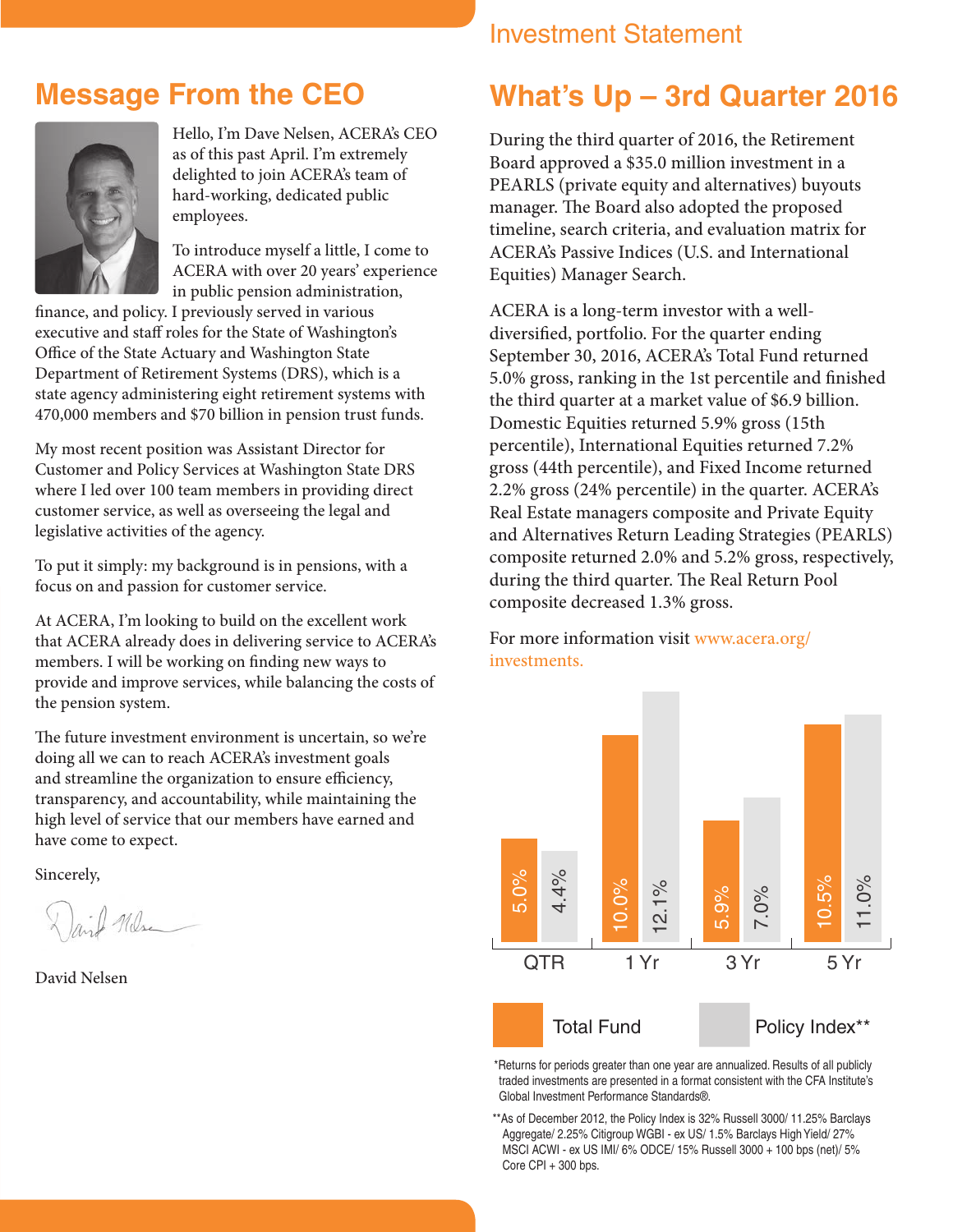**LIVE WELL**

## Sugar's Effect on Your Sleep, and How to Quit

Consuming excess sugar leads to more awakenings when you're trying to sleep through the night, according to a 2016 sleep study conducted by Columbia University, where 26 adults were studied in a sleep lab<sup>1</sup>. And completing the vicious circle, the more sleep deprived you are, the higher your desire for high calorie foods like sugary treats, according to a 2013 UC Berkeley sleep lab study of 23 adults<sup>2</sup>.

The USDA has found that Americans consume 29 teaspoons of sugar every day (including natural sources)—4 times higher than recommended.

Too much sugar is not only linked to worse sleep, but also obesity, diabetes, and heart disease, and it can train your body to become used to a high level of sweetness. This can cause you to crave—and consume—more sugar. Get off the cycle!

- » Sugar (White or Brown)
- » Sucrose
- » Glucose
- » Dextrose
- » Honey
- » High fructose corn syrup

#### » Corn syrup

- » Maple syrup
- » Molasses
- » Agave and agave syrup
- » Evaporated cane juice
- » Coconut palm sugar

#### Quitting Sugar Makes You Feel Like \$\$\$\$\$\$

The good news is you can reset your body to consume less—or no—added sugar, and you will feel incredible. Start by taking the 2-week sugar and artificial sweetener challenge below.

**The Challenge:** For 2 weeks, cut out all added sugars and artificial sweeteners.

- 1. Don't add sugar or artificial sweetener to any food or drinks.
- 2. Avoid sweet drinks: soda, bottled tea, sports/ energy drinks, juice, etc.
- 3. Cut out sugary foods: cookies, cake, yogurt, cereal, energy bars, etc.
- 4. Read labels! Avoid foods with added sweeteners like the one's below.
	- » Barley malt
	- » Cane sugar
	- » Turbinado or raw sugar
	- » Powdered sugar
	- » Brown rice syrup
	- » Date sugar

#### What can you eat instead?

#### Real food.

Check out<www.whole30.com> or<www.100daysofrealfood.com> for some ideas.

What can you drink? Sparkling mineral water, unsweetened tea, infused water with lemon, mint, herbs, or crushed fruit.

What can you do about sugar cravings? There are tons of methods you can find online to deal with sugar cravings, including increasing consumption of foods high in omega-3s, eating fermented foods, taking a walk, and gradually diluting the sweet drinks you're used to. Visit<www.acera.org/live-well> for a special online-only post with links to articles on dealing with sugar cravings.

1. St-Onge MP, et al., Journal of Clinical Sleep Medicine, Vol. 12, No. 4 <www.bit.ly/sleepsugar1> 2. Greer SM, et al., Nature Communications, Aug. 2013 <www.bit.ly/sleepsugar2>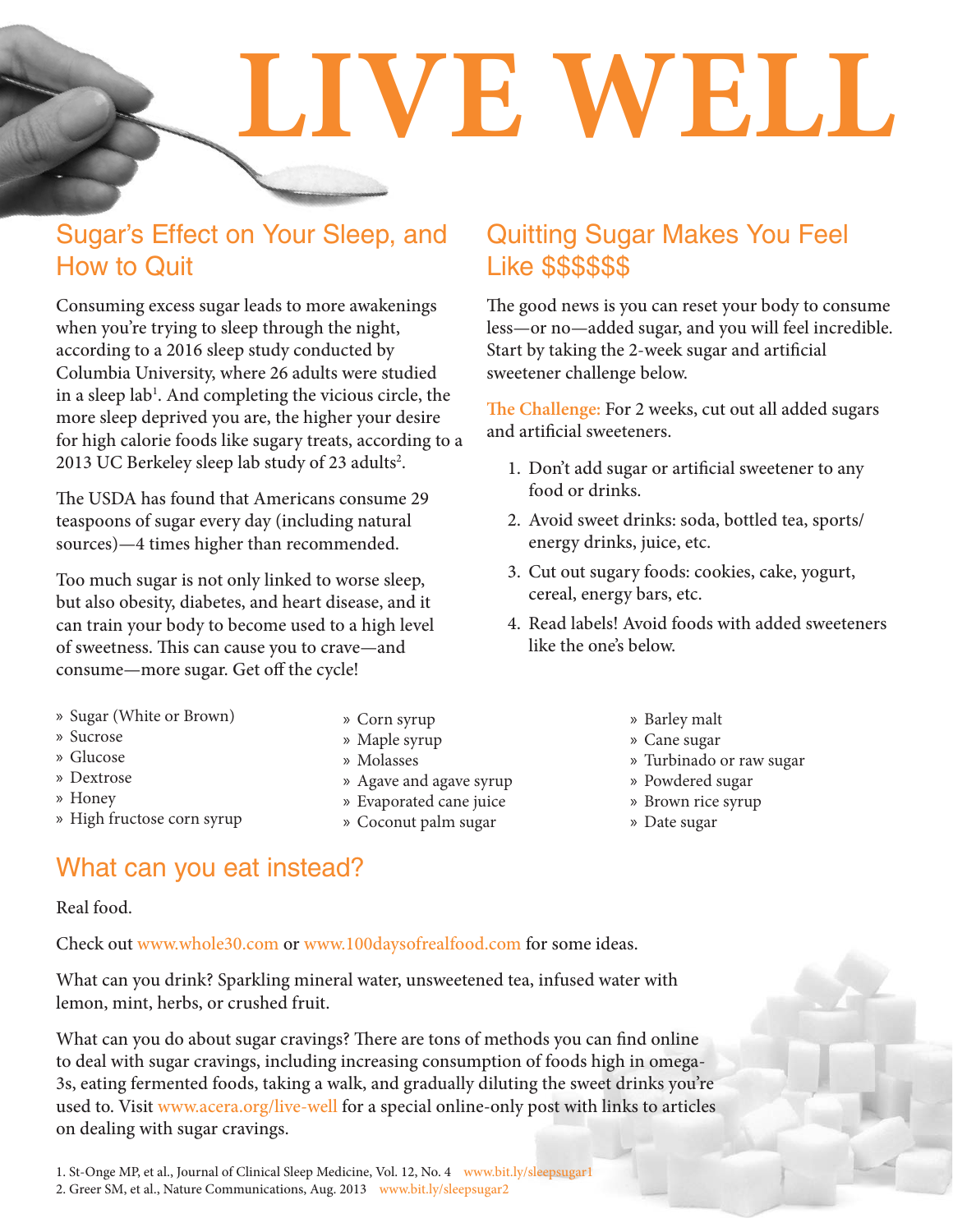- **Safety Members Under 50 Must Wait 90 Days:** ACERA safety members cannot return to work within 90 days of retirement if they retire at an age younger than 50, except under special circumstances, under IRS rules.
- **You May Not Work For More Than 960 Hours Per Fiscal Year:** An eligible retiree may return to work for a period of 960 hours or less in any fiscal year and continue to receive his/her retirement allowance. Sometimes this is called becoming a "Retired Annuitant." During this post-retirement employment, the member will not accrue any additional ACERA service credit or pension benefits, nor will the member or the employer pay contributions for this service.
- **Your Pay Must Fall Within the Range of Other Employees Performing Comparable Duties**
- **All Incentivized Retirees (General and Safety) Must Wait 180 Days:** ACERA members who received a retirement incentive, such as a golden handshake or early separation program payoff, won't be eligible to work for an ACERA employer for a period of 180 days following retirement.
- **You Cannot Have Collected Unemployment Compensation Within the Prior 12 Months:** You are not eligible to return to work if you have collected unemployment compensation arising out of prior employment with a public agency during the 12 months before your appointment to the position with one of ACERA's participating employers.

#### For more information

Visit [www.acera.org/working-after-retirement.](www.acera.org/working-after-retirement)